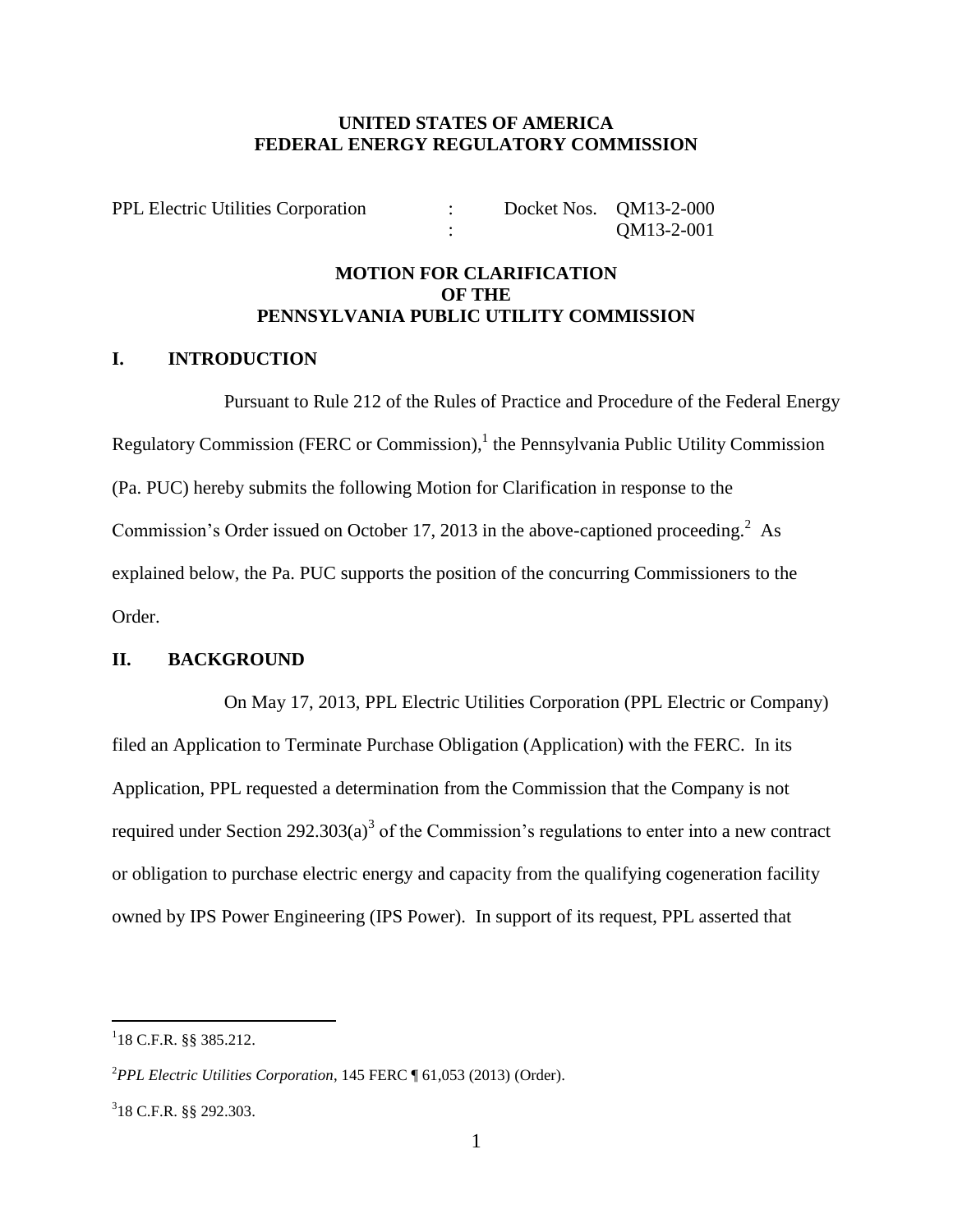although Section 210(a) of the Public Utility Regulatory Policies Act of 1978 (PURPA) $<sup>4</sup>$  requires</sup> an electric utility to purchase energy and capacity that is made available from a qualifying facility (QF) that is directly, or indirectly interconnected with the electric utility, PURPA also establishes procedures for electric utilities to be relieved of this mandatory purchase obligation if FERC finds that the QF has nondiscriminatory access to one of three categories of wholesale markets.

In its Application, PPL claimed that IPS Power will, in fact, have nondiscriminatory access to energy and capacity markets and, as a result, PPL's obligation to purchase energy and capacity from IPS Power should be terminated. Specifically, PPL addressed the following factors with respect to IPS Power's expected access: 1) operational characteristics, 2) transmission service scheduling, and 3) transmission constraints. Operational characteristics: PPL asserted that there are no operational constraints which will prevent the IPS Power project from participating in the PJM energy and capacity markets. In particular, PPL stated that the planned facility is designed to sell its full electrical output and capacity to the market and its operational characteristics will allow it to engage in regular, steady, predictable wholesale sales.

Transmission service scheduling: Since PJM Interconnection, LLC (PJM) directs the operation of PPL Electric's transmission facilities and provides transmission service over the Company's transmission facilities, PPL asserted that the IPS Power facility will face few, if any, barriers in selling energy and capacity to any willing purchaser within the PJM region, subject to the purchaser's willingness to pay any relevant congestion charges. As a result, PPL argued that IPS Power should not face any barriers to scheduling transmission service.

Transmission constraints: PPL stated that it is unaware of any transmission constraints or

 $416$  U.S.C. § 824a-3(m).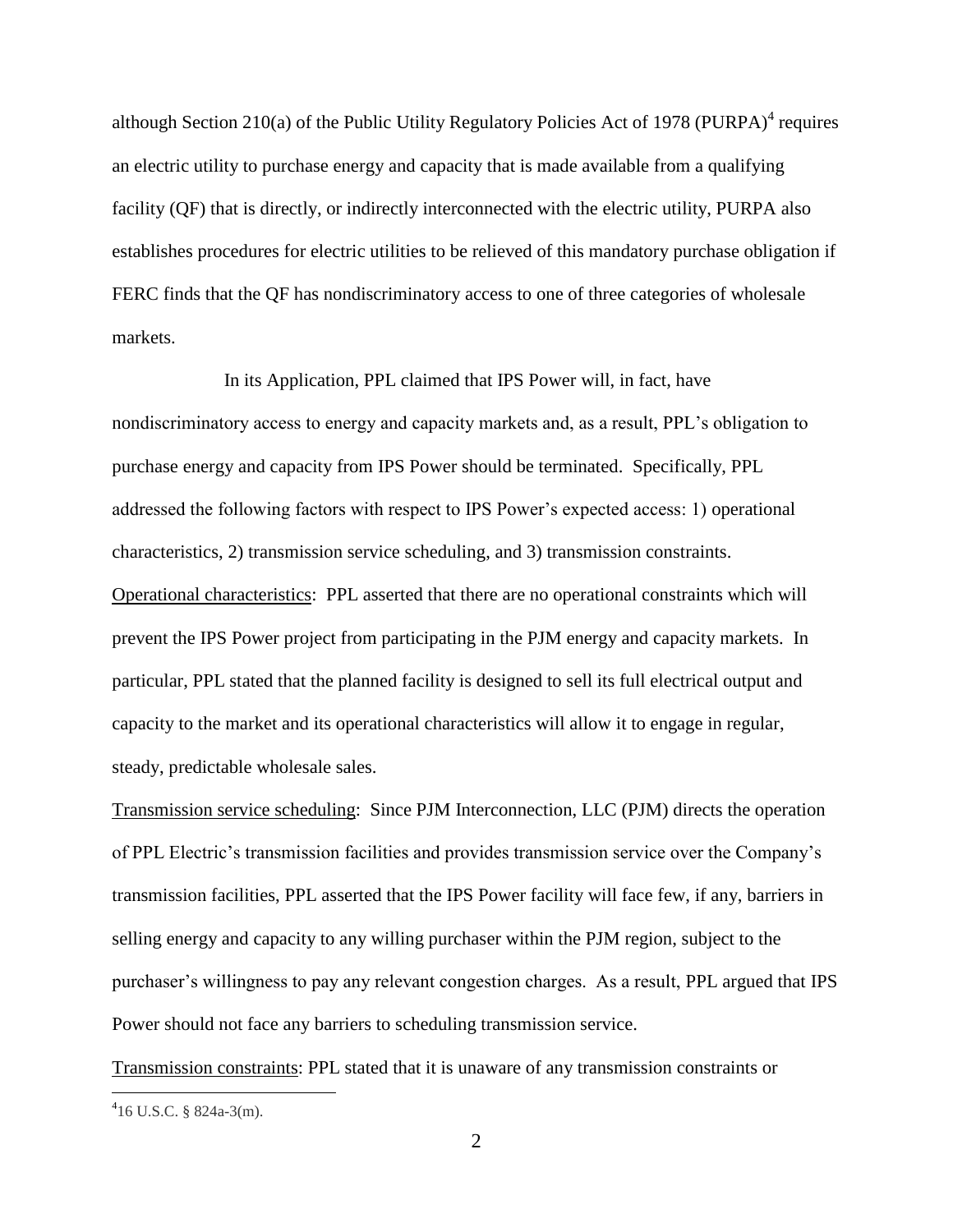congestion that would prevent IPS Power from selling its energy and capacity into the PJM markets and further states that, if there were such constraints, Locational Marginal Pricing and Financial Transmission Rights relied upon in the PJM markets would allow IPS Power to sell into the markets notwithstanding any such constraints.

Section 292.310 (d)(3) of the Commission's regulations requires applicants such as PPL to also provide transmission studies and related information in support of a request to be relieved of a mandatory purchase obligation. Therefore, in addition to the information above, PPL also provided transmission information as to the following: 1) PJM's long-term transmission plan, 2) transmission constraints, 3) levels of congestion, and 4) relevant system impact studies for generation interconnections. The Company also provided an internet link to PJM's Open Access Same-Time Information System. Additionally, pursuant to Section 292.310(d)(4), PPL provided a link to the PJM website describing the procedures to be followed by IPS Power if IPS Power were to seek to transfer power to purchasers other than PPL. Finally, pursuant to Section 292.310(d)(5), PPL provided internet links to PJM's website which address interconnection procedures for QFs.<sup>5</sup>

On June 21, 2013, IPS Power filed an Answer to PPL's Application urging the Commission to: 1) deny the Application, 2) require PPL to provide avoided costs for energy and capacity for the IPS Power project, and 3) require PPL to enter into a long-term power purchase agreement, including reasonable interconnection, for the IPS Power project. On July 19, 2013, PPL filed a response to the Answer of IPS Power and re-stated the facts in support of its position that IPS Power will have nondiscriminatory access to energy and capacity markets. Additionally, PPL rebutted IPS Power's assertion that the Company is required to have an avoided cost rate on file with the Pa. PUC. On August 16, 2013, IPS Power filed another

 $5$  On May 23, 2013, the Pa. PUC filed a Motion to Intervene in this proceeding.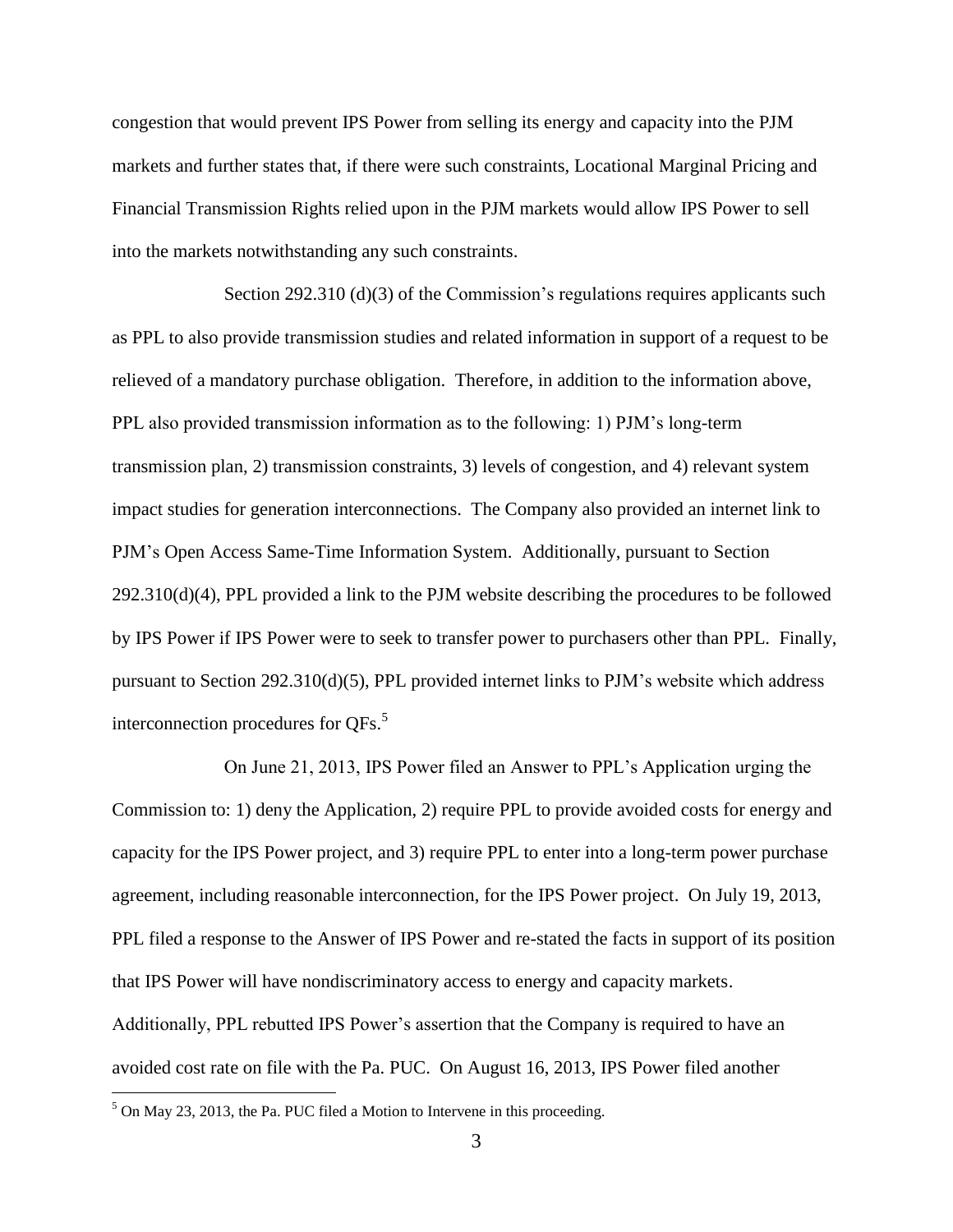Answer reiterating its position that PPL has not established that IPS has non-discriminatory access to one of three categories of wholesale markets.

#### **III. SUMMARY OF THE ORDER**

On October 17, 2013, FERC issued an Order denying PPL's Application. Also on this date, FERC Commissioners Tony Clark and Philip D. Moeller issued a concurring statement in support of the Order. In its Order, FERC stated that, as set forth in Section 292.309 of its regulations, there is a rebuttable presumption that a QF with a capacity at or below 20 MW does not have nondiscriminatory access to one of three categories of wholesale markets and PPL has failed to rebut this presumption. *PPL Electric Utilities Corporation*. 6 Therefore, the Commission determined that PPL must comply with the applicable purchase obligations of PURPA with respect to the IPS Power project. In the concurring statement, however, Commissioners Clark and Moeller supported the Order, but also encouraged the Commission "to consider how it can provide more guidance to applicants such as PPL Electric regarding how they can be relieved of PURPA obligations for 20 MW and below facilities". *PPL Electric Utilities Corporation*, Docket Nos. QM13-2-000 and QM13-2-001 (*Concurring Statement of CLARK, Commissioner, and MOELLER, Commissioner*), (2013).

#### **IV. REQUESTED CLARIFICATION**

The Pa. PUC supports the position of the concurring Commissioners that it would be beneficial for the Commission to provide additional guidance for applicants seeking to be relieved of PURPA obligations for facilities below 20 MW. As FERC states in the Order:

> To date, the Commission has not granted any utility relief from the mandatory purchase obligation for a QF that is 20 MW or smaller.

<sup>&</sup>lt;sup>6</sup> 145 FERC ¶ 61,053 (2013).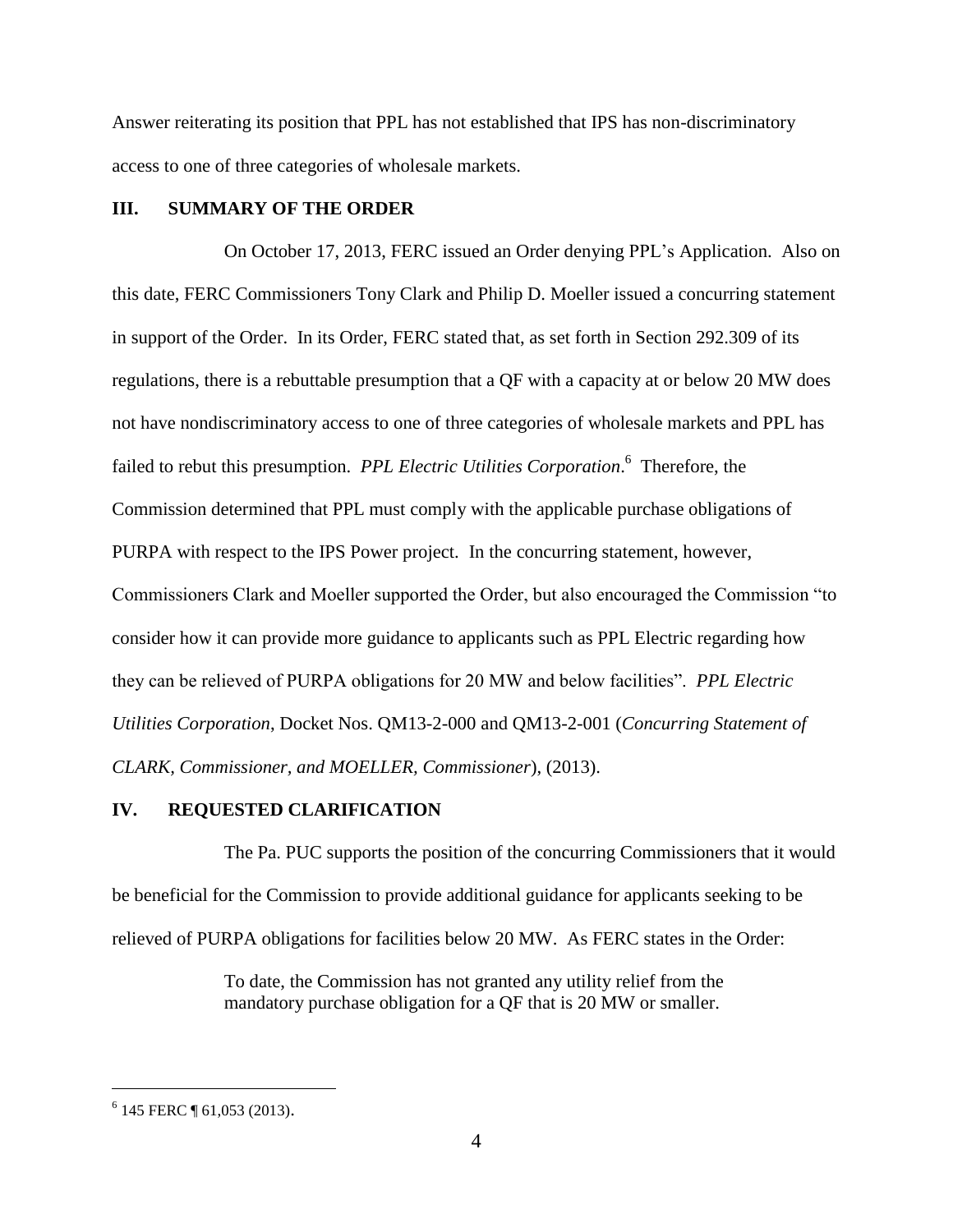Order at 3. The Pa. PUC submits that in light of the fact that no utility has yet to overcome the presumption and gain relief from the mandatory purchase obligation, additional clarification of the applicable standard may be necessary so that, as stated in the concurring statement, the presumption is not so high as to "preclude a utility from successfully making a showing before the QF is fully operational and the utility is obligated to purchase." Moreover, further clarity will provide greater legal predictability for the states where these requests are first presented.

In the Order, the Commission's denial of the Application appears to be premised on two specific deficiencies: 1) the lack of any IPS Power- specific studies provided by PPL that would demonstrate the absence of any specific transmission constraints that may be facing the project, and 2) a premature expectation that the facility will be built according to its anticipated plan and that the facility will be able to sell net capacity into the PJM markets at that time. However, the Pa. PUC agrees with the concurring statement that, although PPL did not provide all of the necessary, specific information as to the IPS Power project itself, the information related to the PJM market rules and planning process were very instructive. As set forth in the concurring statement:

> These provisions are fundamental to our evaluation of whether the Souderton<sup>7</sup> OF will have nondiscriminatory access to the markets, as they provide the playbook for the interconnection process, transmission system operations, and revenues earned by a resource in the region where the Souderton QF will be located.

*Concurring Statement of CLARK, Commissioner, and MOELLER, Commissioner* at 2.

Therefore, the Pa. PUC requests that FERC clarify that this type of information regarding Regional Transmission Organization market rules and planning is important in the Commission's consideration of applications filed under Section 292.303.

 $<sup>7</sup>$  The IPS Power facility will be located in Souderton, Pa.</sup>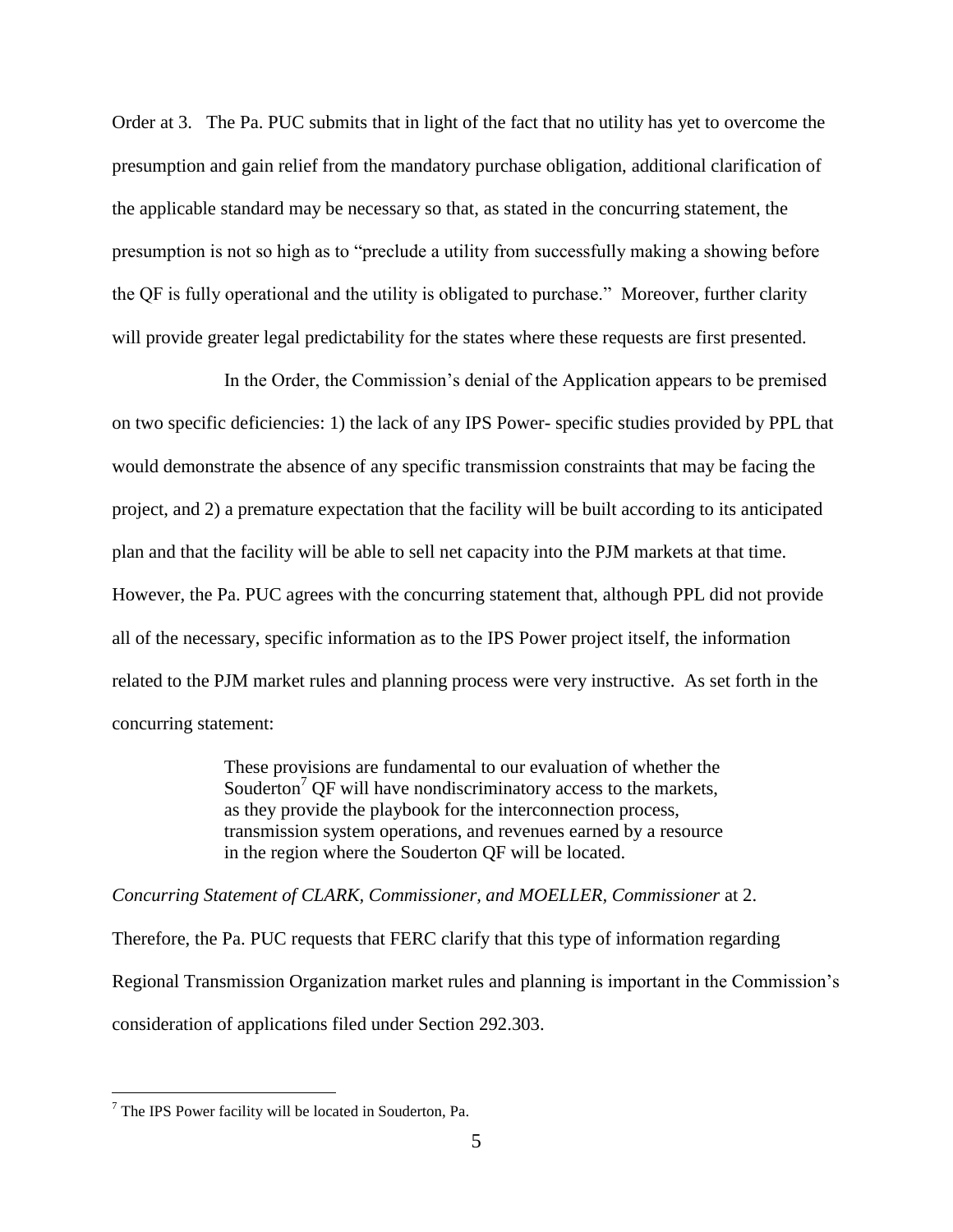Additionally, the Pa. PUC further requests that FERC provide guidance as to how PURPA should be applied in deregulated states, i.e., states in which the electric utilities do not own their generation and may not occupy a default supplier role in the future. Pennsylvania is a fully deregulated state and its electric distribution utilities have divested themselves of all generation. Pennsylvania has enacted a default supply procurement policy that discourages entry into long term contracts.<sup>8</sup> Therefore, requiring utilities such as PPL to enter into long term contracts with QFs may be inconsistent with state law and may result in consequences unintended by FERC.

Furthermore, due to pending legislation, it is possible that Pennsylvania electric utilities may not be required to provide default supply in the future.<sup>9</sup> If this were to occur, it is unclear how utilities such as PPL would be expected to comply with the QF purchase obligations of PURPA. Consequently, the Pa. PUC requests FERC to provide clarification on these important questions and to provide the necessary legal predictability that will be required to implement its PURPA obligations in the future.

 8 66 Pa.C.S.A. § 2807(e).

<sup>&</sup>lt;sup>9</sup> S. B. 1121, The General Assembly of Pennsylvania (Session of 2013).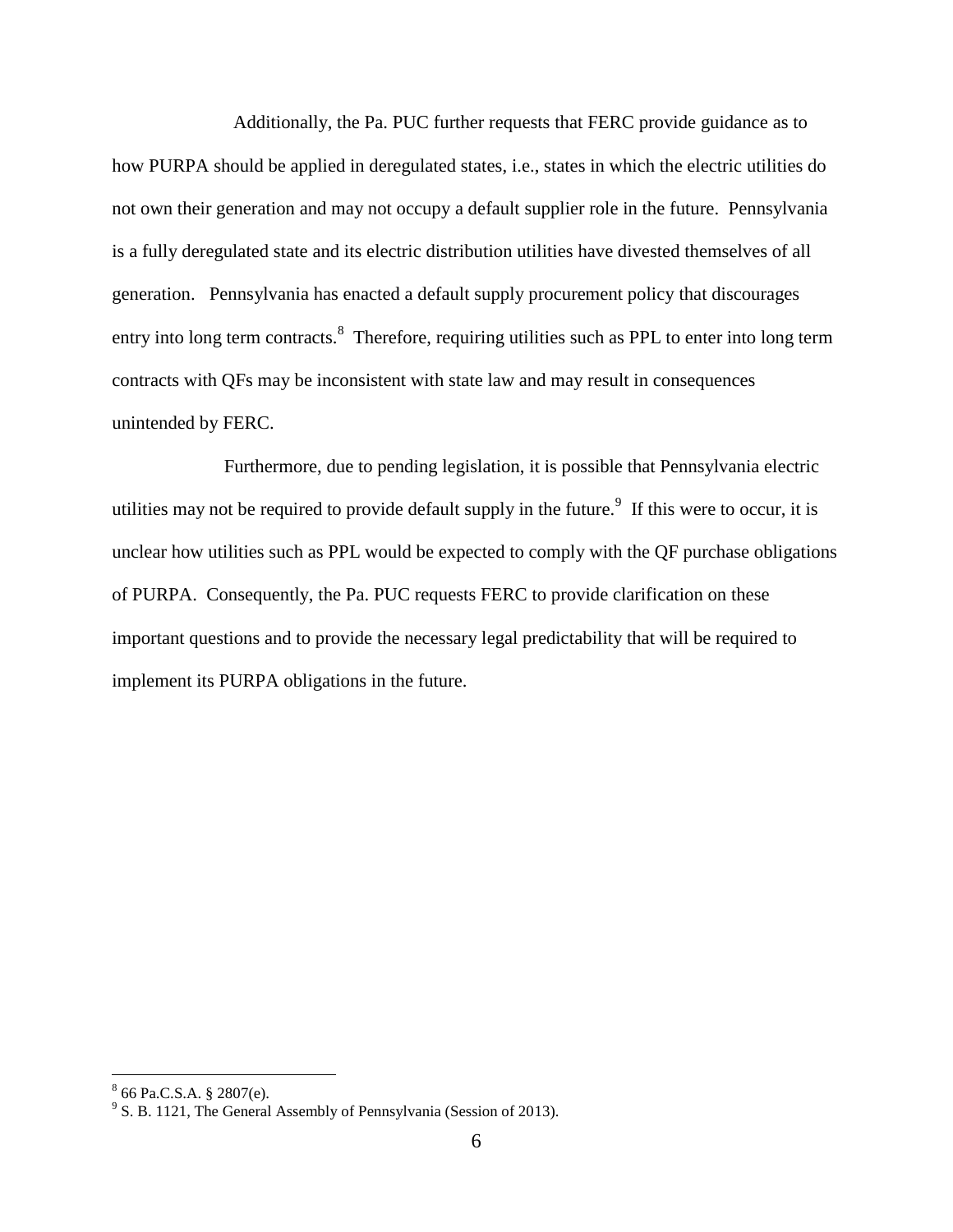## **V. CONCLUSION**

For the foregoing reasons, the Pa. PUC respectfully requests that the Commission

consider granting the relief requested in this Motion.

Respectfully submitted,

/s/ James P. Melia James P. Melia

/s/ James A. Mullins James A. Mullins

Counsel for the Pennsylvania Public Utility Commission P.O. Box 3265 Harrisburg, PA 17105-3265 Tel: 717-787-5987; 717-787-1859 [jamullins@pa.gov](mailto:jamullins@pa.gov) [jmelia@pa.gov](mailto:jmelia@pa.gov)

Dated: December 3, 2013